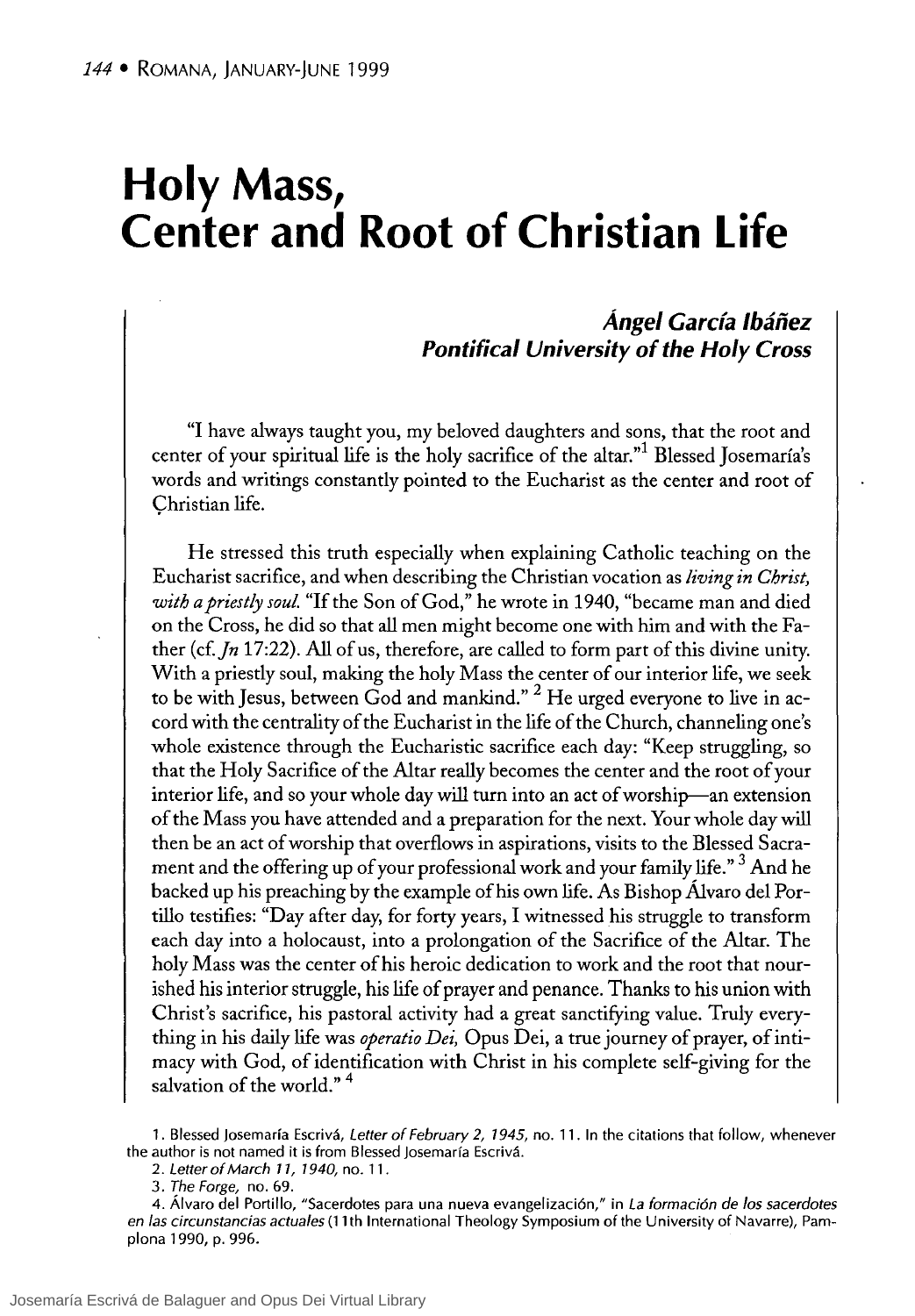In the pages below, I will first consider the dogmatic foundation and theological content of the expression so often used by Blessed ]osemaría Escrivá: "the Mass is the center and root of a Christian's life." Then 1 will try to show, through his teachings, what this expression implies for a Christian's daily life.

# 1. The Eucharist, a perpetuation, in the time of the Church, of the Holy Trini*tys current oflove for mankind* ,

Anyone opening the writings of Blessed Josemaría immediately notices the profound sense of divine filiation reflected in them, imbued with a deeply Trinitarian perspective.<sup>5</sup> In a homily entitled "The Eucharist: Mystery of Faith and Love" (April 14, 1960, Holy Thursday), he draws us to the consideration of the Eucharistic mystery in the following terms:

"The God of our faith is not a distant being who contemplates indifferently the fate of men-their desires, their struggles, their sufferings. He is a Father who loves his children so much that he sends the Word, the Second Person of the most Blessed Trinity, so that by taking on the nature of man he may die to redeem us. He is the loving Father who now leads us gently to himself, through the action of the Holy Spirit who dwells in our hearts.

"This is the source of the joy we feel on Holy Thursday-the realization that the creator has loved his creatures to such an extent. Our Lord ]esus Christ, as though all the other proofs of his merey were insufficient, institutes the Eucharist so that he can always be close to us. We can only understand up to a point that he does so because Love moves him, who needs nothing, to want not to be separated from us. The Blessed Trinity has fallen in love with man, raised to the level of grace and made 'to God's image and likeness.' God has redeemed him from sin-from the sin of Adam, inherited by all his descendants, as well as from his personal sins—and desires ardently to dwell in his soul. . . . 'fhe Blessed Trinity's love for man is made permanent in a sublime way through the Eucharist." 6

The most Holy Trinity's presence and action in the Eucharistic sacrifice forms the core ofhis reflections. "The holy Mass ... is the gift of the Blessed Trinity to the Church. It is because of this that we can consider the Mass as the center and the source of a Christian's spiritual life."<sup>7</sup> The Eucharist manifests to us and makes us sharers in the love of the Father, who in his salvific plan sent his onlybegotten Son into the world and handed him over to death on the Cross, in order

*7. Ibid.,* no. 87.

<sup>5.</sup> Cf. F. Ocáriz, "La filiación divina, realidad central en la vida y en la enseñanza de Mons. Escrivá de Balaguer," in *Mons. josemaría Escrivá de Balaguer y el Opus Dei,* 2nd ed., Pamplona 1985, pp. 175-214; C. Fabro, "La tempra di un Padre della Chiesa," in C. Fabro-S. Garofalo-M.A. Raschini, *Santi nel mondo. Studi sugli scritti del beato josemaría Escrivá,* Mi lan 1992, pp. 106-110.

*<sup>6.</sup> Christ* 15 *Passing By, no. 84-85.*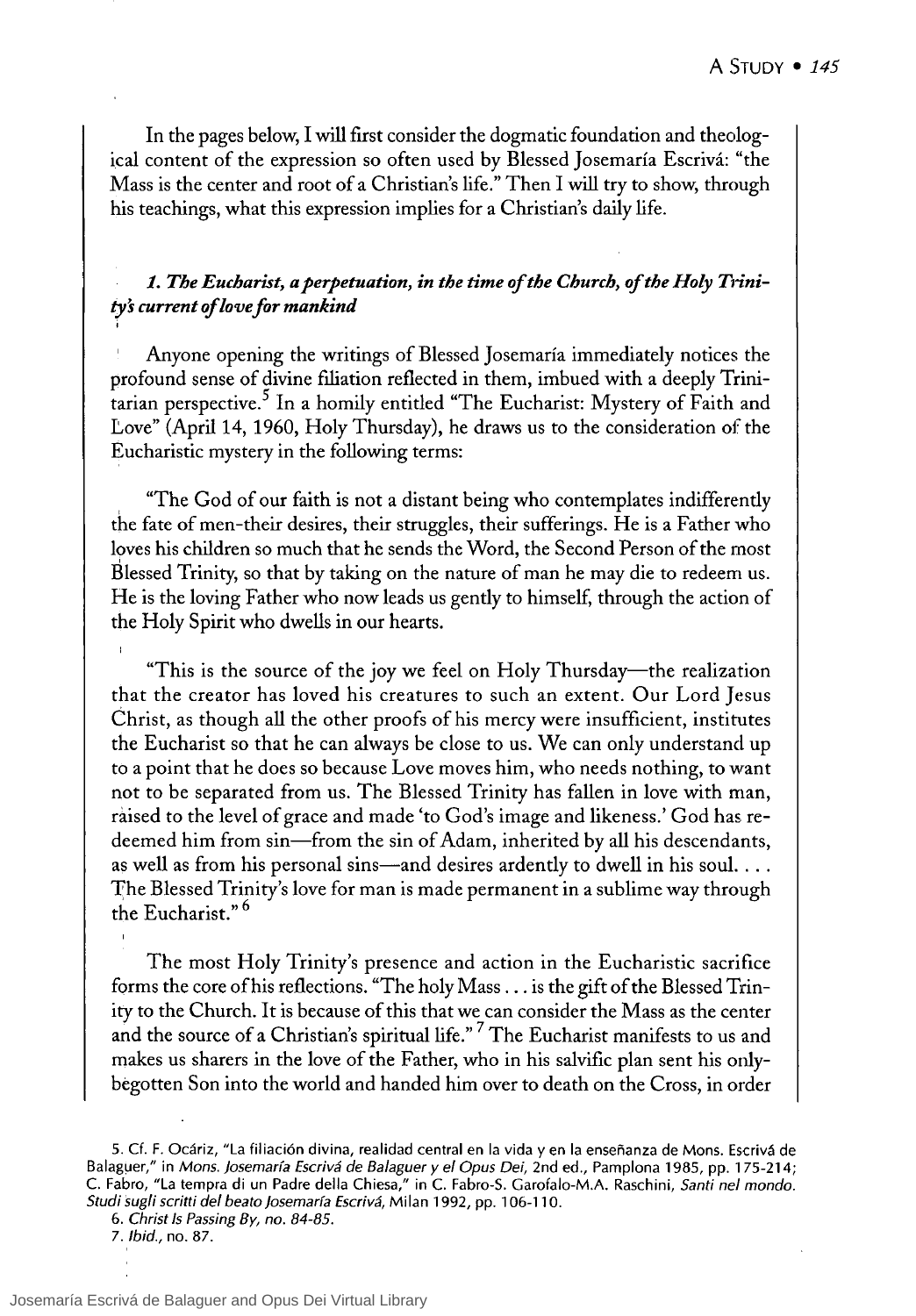to free us from the power of sin (cf. In 3:16-17). It shows us and offers us the love of the Son, the Bread come down from heaven, who, obedient to the will of the Father, gave up his life for us (cf. *Jn* 6:32-38; *Mt* 26:28). It reveals to us and communicates to us the love of the Holy Spirit, through whose action the Word becarne flesh (cf. *Mt* 1:20; Lk 1:35), who continues to make himself present among us in each celebration of the Eucharist, offering us his flesh vivified by the Spirit (cf.Jn *6:51-57;63).* 

"The three divine Persons are present in the sacrifice of the altar. By the will of the Father, with the cooperation of the Holy Spirit, the Son offers himself in a redemptive sacrifice." 8 Each time that the Church celebrates the Eucharist, our Lord becomes present under the sacramental signs of the bread and wine, in the act of offering up his life to the Father in expiation for the sins of all mankind. In Christ and with Christ, God's salvific work becomes present, the sacrifice of our redemption in the fullness of the paschal mystery, Jesus' passion, death and resurrection. This is not a static or purely passive presence of our Lord, for he makes himself present with the saving dynamism of his death and glorious resurrection. He is present as a Person who seeks us out to redeem us, to show us his love, to give us his very life in the Bread of eternal life and the Chalice of eternal salvation. He unite us to himself so that in Him—in Christ and through the action of the Holy Spirit-we may give back to the Father, in an act of thanksgiving, all that comes forth from the Father.

"Because of the Blessed Trinity's love for man, the presence of Christ in the Eucharist brings all graces to the Church and to mankind." 9 From this Trinitarian current oflove which the Blessed Sacrament offers us, comes the strength that enables Christians to live in Christ, animated by a single Spirit, as children of the one Father, loving to the point of complete self-giving, fully dedicated to the building up of the Church and the transformation of the world according to the divine plan. The Eucharist then is not just a mystery that we can admire in the light of faith; it is infinitely more, for in this sacrament ]esus invites us to accept the salvation that he offers us, to receive the sacrificial offering of his Body and Blood as the food of eternal life, permitting us to enter into communion with him, with his Person and his Sacrifice, and into communion with all the members of his Mystical Body, the Church.

In the following pages we will consider the presence of Christ's redemptive sacrifice in the Eucharist, and what our own participation in it should be. First we will give a summary of the doctrine elaborated by dogmatic theology and by the recent magisterium of the Church. Then, within this historical and theological context, we will explain the teaching that Blessed ]osemaría Escrivá offers us regarding a Christian's participation in the Eucharistic sacrifice.

*8. ¡bid.,* no. 86. 9. L. *cit.*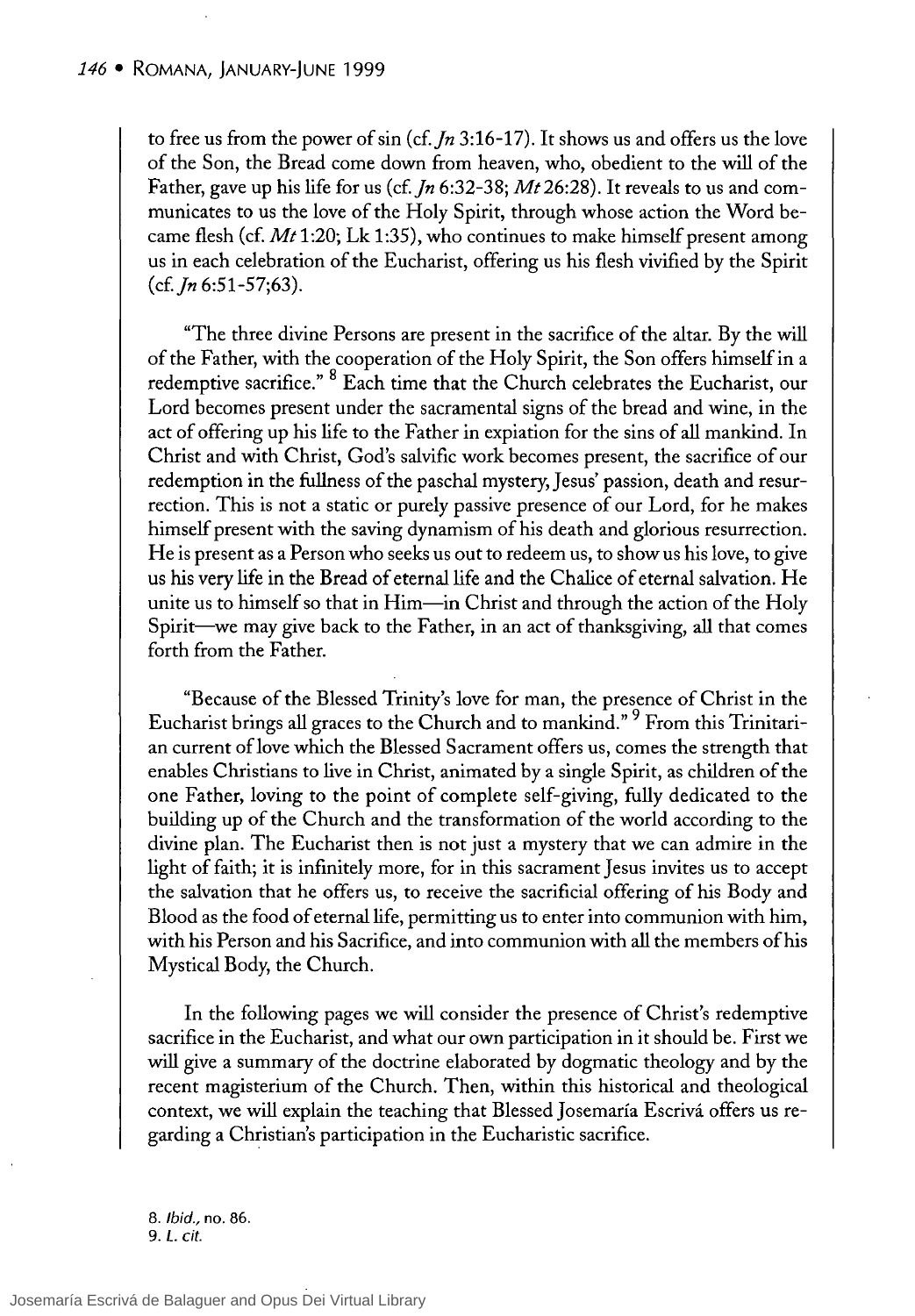# *2. The Eucharist, the sacrifice ofChrist and the Church: the path to the Father, in the Son, through the Holy Spirit*

*2.1 The doctrine formulated by the theological tradition and the twentieth-century magisterium* 

"At the Last Supper, on the night he was betrayed, our Savior instituted the Eucharistic sacrifice ofhis Body and Blood. This he did in order to perpetuate the sacrifice of the Cross throughout the ages until he should come again, and so to  $en$ trust to his beloved Spouse, the Church, a memorial ofhis death and resurrection: a sacrament of love, a sign of unity, a bond of charity, a paschal banquet in which Christ is consumed, the mind is ftlled with grace, and a pledge of future glory is given to us." <sup>10</sup> This text of the Second Vatican Council offers us a synthesis of the various aspects of the Eucharistic Mystery: the Eucharist is at one and the same time a *sacrijice* (in sacramental identitywith the sacrifice of the Cross), a *memorial* of our Lord's death and resurrection, a *sacrament* of his personal presence, a paschal *banquet* (of the new Passover of the pilgrim Church), *a sign and cause ofthe unity* of the Church, and a *pledge* of eschatological plenitude. It clearly highlights the essential content of the Eucharist and the purpose for which our Lord instituted it: *to perpetuate the sacrijice ofthe Cross throughout the ages until he should come again, and so to*  entrust to his beloved Spouse, the Church, a memorial of his death and resurrection.

# *2.1.1. The Eucharist, the sacramental presence ofChrist's redemptive sacrijice*

The Eucharist is a *sacrijice* in a "new" sense in respect to the sacrifices found in natural religions and in the ritual sacrifices of the Old Testament. It is a *sacrifice* because the sacrament-memorial instituted by Christ at the Last Supper makes present, at the moment of the Church's liturgical celebration, the unique sacrifice of our redemption.<sup>11</sup> That is to say, it is directly tied, by sacramental identification, to the unique, perfect and definitive sacrifice of the Cross. This relationship was iristituted by Jesus at the Last Supper, when he gave his apostles, under the species of bread and wine, *his body offered in sacrijice and his blood shed for the remission of sins,* thus anticipating, in the memorial rite, what happened a short time later on Golgotha. From that moment on, the Church, with the guidance and strength of the Holy Spirit, has not ceased to fulftllJesus' mandate to his disciples: "do this in remembrance of me" *(Lk* 22:19; 1 *Cor* 11:24-25). In this way"the Lord's death" [his sacrifice: cf. *Eph 5:2; Heb 9:26*] is proclaimed—made present by word and sacrament-"until he comes" (1 *Cor* 11:26).

This announcement, the sacramental proclamation of the Paschal mystery of the Lord, is of particular efficacy, for it not only represents the redemptive sacrifice of Christ *in signo* or *in figura,* but it also makes truly present his Person and the salvific event that is being commemorated. The *Catechism of the Catholic Church*  teaches: "The Eucharist is the memorial of Christ's Passover, the making present

<sup>10.</sup> Second Vatican Council, Const. Sacrosanctum Concilium, December 4, 1963, no. 47.

<sup>11.</sup> Cf. Pope Paul VI, Solemn Profession of Faith, June 30, 1968, no. 24.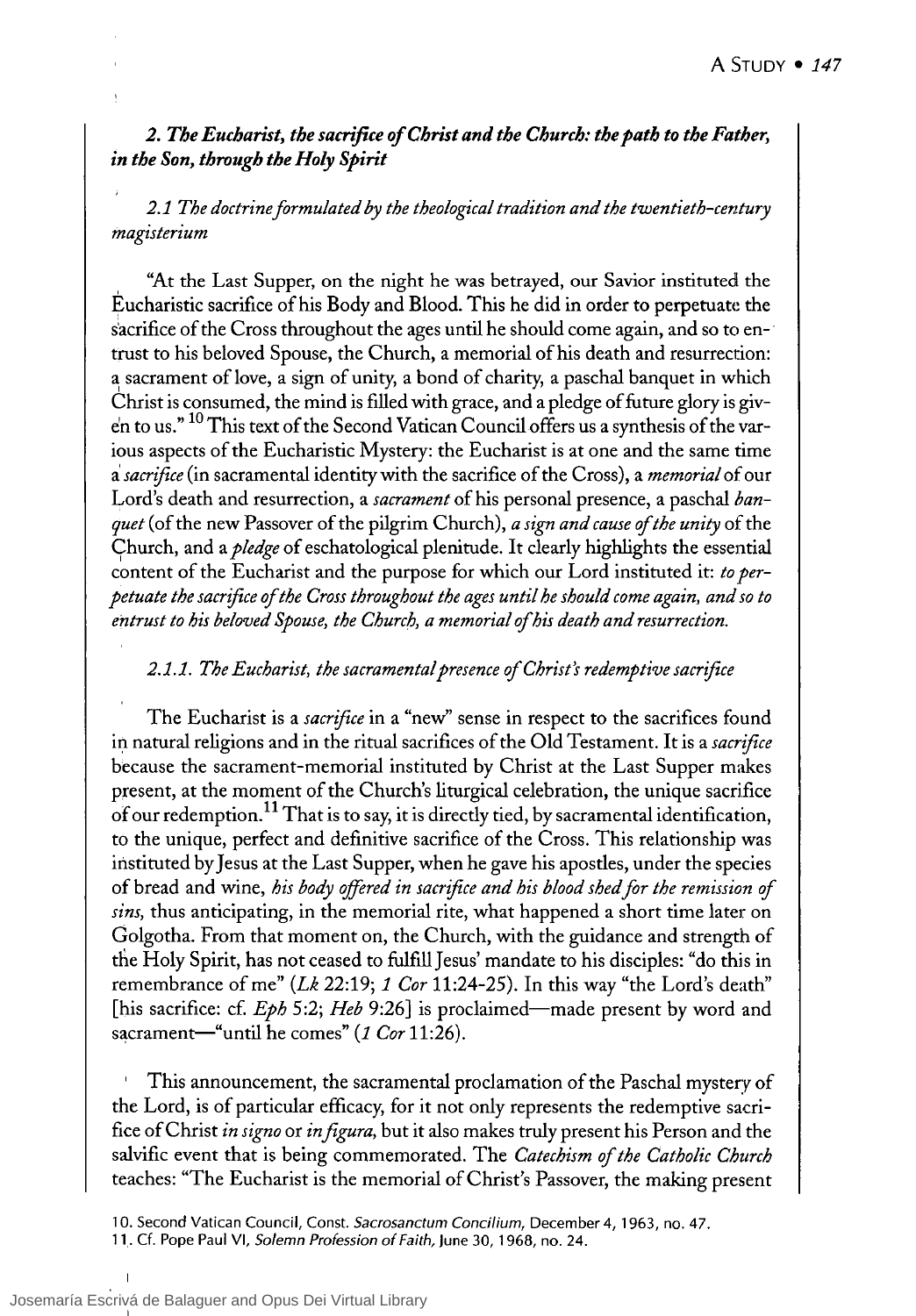and the sacramental offering of his unique sacrifice, in the liturgy of the Church which is his Body."<sup>12</sup>

It is the Person of Christ, the incarnate and glorified Son of the Father, who makes possible this perennial presence of his redemptive sacrifice, the efficacy of which he confided to his Church in the sacraments: "In the liturgy of the Church, it is principally his own Paschal mystery that Christ signifies and makes present. During his earthly life Jesus announced his Paschal mystery by his teaching and anticipated it by his actions. When his Hour comes (cf.  $In 13:1; 17:1$ ) he lives out the one historical event which does not pass away: Jesus dies, is buried, rises from the dead, and is seated at the right hand of the Father 'once for all' *(Rom* 6:10; *Heb*  7:27; 9:12). His Paschal mystery is a real event that occurred in our history, but it is unique: all other historical events happen once, and then they pass away, swallowed up in the past. The Paschal mystery of Christ, by contrast, cannot remain only in the past, because by his death he destroyed death, and all that Christ isall that he did and suffered for all men-participates in the divine eternity, and so transcends all times while being made present in them all. The event of the Cross and Resurrection *abídes* and draws everything toward Life." 13

This can be explained by considering the mystery of Jesus, the God-Man, whose actions, carried out in history, are truly actions of the Son ofGod the Father. He, the second Person of the Blessed Trinity, when he carried out the sacrifice of our redemption, carried it out in his human nature with the power of his divinity, <sup>14</sup> thereby giving that event an eternal root and dimension. Thus his sacrificial offering, though carried out at a specific moment in history, did not remain limited or circumscribed by that historical moment, but rather attained the eternity of God.  $^{15}$  It is perpetually present in the "eternal now" of the divine nature's eternal vision and love, without interruption or repetition, inseparably united to the Person of the Son of God made man. Therefore, when we speak of our Lord "offering himself" at Mass, we should not understand it as a *new* act of offering by Christ, but simply as the perpetuation of the sacrificial offering fulfilled "once for all" (cf. *Heb 7:25-27).16* 

When the Church celebrates the Eucharist, the redemptive sacrifice of the Cross is made sacramentally present in the fullness ofChrist's Paschal mystery, for it re-presents (makes present again), in a mysterious but real way, the Person of Christ, risen and glorious. Therefore, it makes present the same Victim ofGolgotha, now glorious; the same Priest, Jesus Christ; the same act of sacrificial offering (the primordial offering on the Cross), inseparably united to the sacramental presence of Christ. This offering, always present in the risen and glorious Christ, is

16. Cf. R. Garrigou-Lagrange, An Christus non solum virtualiter sed etiam actualiter offerat Missas quae quotidie celebrantur, in Angelicum 19 (1942) 105-118.

<sup>12.</sup> Catechism of the Catholic Church, no. 1362.

<sup>13.</sup> Ibid. no. 1085.

<sup>14.</sup> Cf. St. Thomas Aquinas, *S. Th.,* 111, q. 17, a. 2, c.

<sup>15.</sup> Thus it is a "meta-historical act," which cannot be measured using just the spatial and temporal parameters of the present moment, like our human acts, but according to the eternity shared in by the God-Man; cf. T. Filthaut, Kontroverse über die Mysterienlehre, Warendorf 1947, p. 17.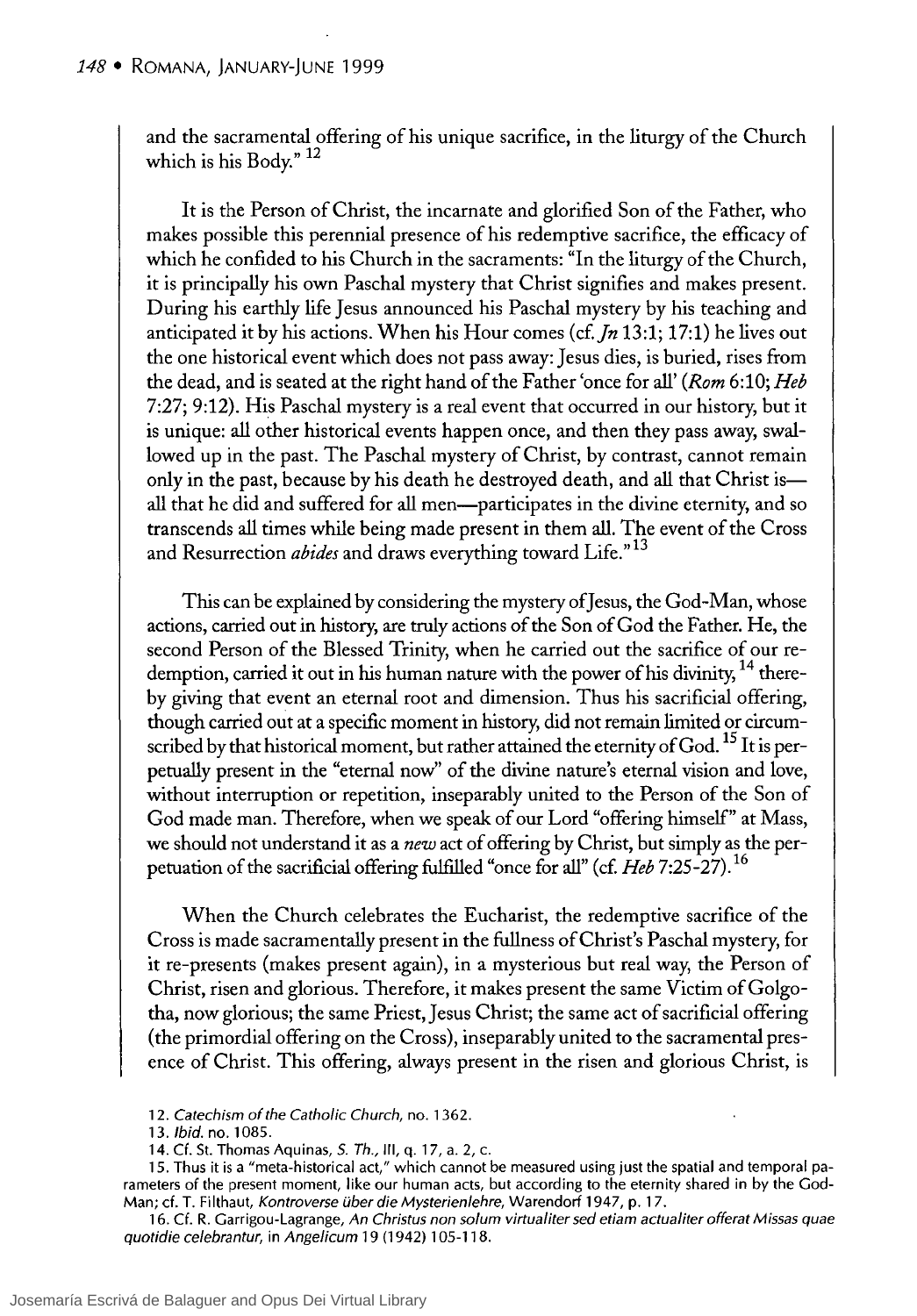changed only in its external manifestation. On Calvary it took place through his passion and death on the Cross; in the Mass, through the memorial-sign: the double consecration of the bread and wine in the context of the Eucharistic Prayer (a sacramental image of his self-offering on the Cross).<sup>17</sup> What is made present now is Christ's self-offering, in conformity with his Father's will, giving his life to redeem us from sin perpetuated in the glorified Christ. By his will, this salvific, eternal act has remained linked to history and becomes present in time and space wherever the memorial that he instituted at the Last Supper is celebrated. As the *Catechism of the Catholic Church* teaches: "When the Church celebrates the Eucharist, she commemorates Christ's Passover, and it is made present: the sacrifice Christ offered once for all on the cross remains ever present" (cf. *Heb* 7:25-27). <sup>18</sup>

We have been considering the Eucharist as the presence of Christ's redeeming sacrifice in the fullness of his Paschal mystery. But can we say that the Eucharist is also the sacrifice of the Church?

#### *2.1.2. The Eucharist, sacrijice ofChrist and ofthe Church*

The Eucharist is the sacrifice of the Church, not only because the sacramental m'emorial ofChrist's redemptive sacrifice was entrusted to her, but also because every time that she celebrates the Eucharistic mystery, she participates in the sacrifice of her Lord, entering into communion with him, with his sacrificial offering to the Father, and with the marvels of the redemption that he has obtained for us. The whole Church offers and is offered in Christ to the Father through the Holy Spirit. This is confirmed by the Church's living tradition, both in the texts of the liturgy and in the teachings of the Fathers and the magisterium. The basis of this teaching is found in the union and cooperation between Christ and the members of his Body, clearly expressed by the Second Vatican Council: "Christ, indeed, always associates the Church with himself in this great work in which God is perfectly glorified and men are sanctified."<sup>19</sup>

### *The Church offirs with Christ*

The participation of the Church, the priestly people, hierarchically structured, in the offering of the Eucharistic sacrifice is based on Jesus' command: "do this in memory of me." It is reflected in the liturgical formula "memores... offerimus... gratias agentes..." frequently used in the Eucharistic prayers of the early Church,<sup>20</sup> and also present in today's Eucharistic prayers.<sup>21</sup>

<sup>17,</sup> The Eucharist makes present a pre-existing reality: the Person of Christ, and in Him, the sacrificial act of our redemption. The sign only brings about a new, sacramental mode of presence, permitting, as we shall see below, the Church's participation in our Lord's sacrifice.

<sup>18.</sup> Catechism of the Catholic Church, no. 1364.

<sup>19.&#</sup>x27; Second Vatican Council, Const. Sacrosanctum Concilium, no. 7.

<sup>20.</sup> Cf. Eucharistic prayer of the Apostolic Tradition of SI. Hippolytus; Anafora de Addai *y* Mari; Anafora de S. Marcos, in A. Hänggi-I. Pahl, Prex Eucharistica. Textus a Variis Liturgiis Antiquioribus Selecti, Fribourg, 1968, pp. 80-81; pp. 375-380, pp. 101-115, especially pp. 112-114.

<sup>21.</sup> Cf. Roman Missal, Eucharistic Prayer I (Unde et memores *y* Supra quae); Eucharistic Prayer 111 (Memore igitur, Respice, quaesumus and Ipse nos tibi). Similar expressions are found in the second and fourth Eucharistic Prayers.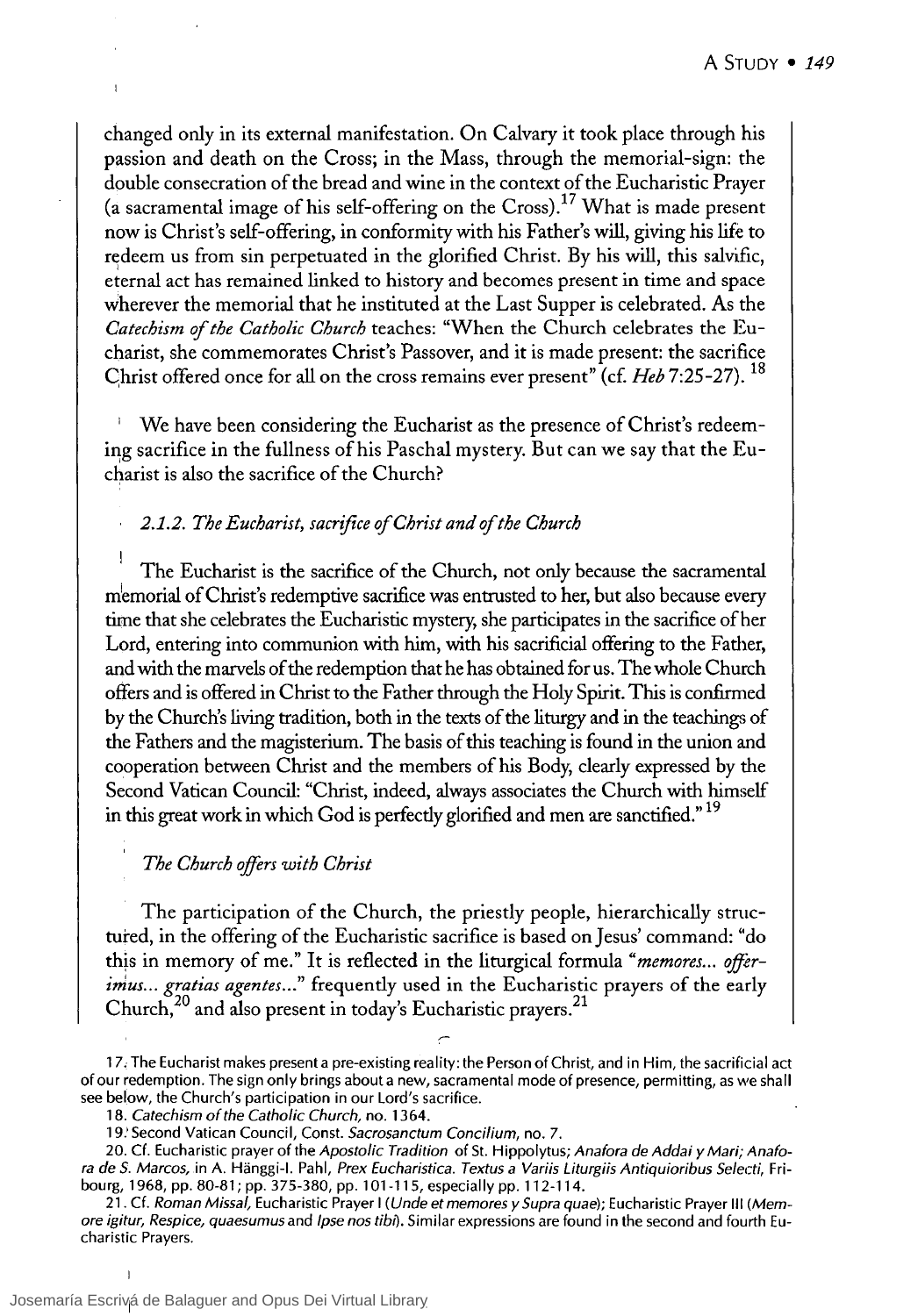As the texts of the Eucharistic liturgy show, the faithful are not merely spectators at an act of worship carried out by the priest celebrant. All those present can and should participate in the offering of the Eucharistic sacrifice, since they have been incorporated into Christ by virtue of baptism and form part of "a chosen race, a royal priesthood, a holy nation, God's own people" (1 *Pet* 2:9). They are part of the new people of God in Christ, which he himself constandy gathers around him, so that from one end of the world to the other, a perfect sacrifice may be offered in his name (cf. *Mal* 1:10-11). They offer not only the spiritual worship of the sacrifice of their own work and their entire existence, but also, in Christ and with Christ, they offer the pure, holy and immaculate Victim. All of this is part of the exercise of the common priesthood of the faithful in the Eucharist.

In regard to this last point, it would be good to recall that this offering is carried out by the priest celebrant at the very moment of the consecration, when in the Person of Christ he makes present his Body and Blood, and his sacriftcial offering which, in Him and with Him, is united to that of the whole Church, represented visibly in the assembly of the faithful.<sup>22</sup> Finally, in regard to the meaning of the prayers of the *anamnesis* [which ends with the words "do this in remembrance of me"], where the "priestly service" of the Church (its act of offering) is emphasized, this should not be understood as if the Church were offering, either alone or with the glorified Christ, a *new sacrijice,* different from or juxtaposed to the Cross of our Lord. The formula *memores ... offerimus ... gratias agentes,* simply makes explicit, by means of the liturgical text, the will of the Church, Christ's Mystical Body, to offer itself in union with its Head. It makes no attempt to substitute for the Lord in offering the sacrifice, or to act as a mediator between Christ and the Father. The subject of the mystery is Christ alone. But together with Christ the Church is always taking part, as the Body and Spouse of her Lord.<sup>23</sup>

The Church's action, on the one hand, is receptive (she receives salvation and life itself from her Lord, when in the sacramental representation of his salvific acts she is given access to his mystery). But to this passivity of reception there is joined an active collaboration, since the faithful, thanks to baptism, have been incorporated into Christ and can share in his work. The Church's collaboration reaches its summit in her participation in the sacrifice of her Lord. When the Church (hierarchically ordered, the priest celebrant and the rest of the faithful) offers the Eucharistic sacrifice externally and unites herself interiorly with the sacrificial act of the Cross, the sacrifice of Christ is converted into the sacrifice of the Church as well. "It is the same sacrifice of the Cross; only the manner of offering it is different, as the Council of Trent says: *sola offerendi ratione diversa*. This sacrifice [Holy

<sup>22.</sup> On the participation of the faithful in the offering of the Eucharistic sacrifice, cf. Pope Pius XII, Encyclical Mediator Dei: AAS 39 (1947) 555-556; 559-560; Second Vatican Council, Const. Sacrosanctum Concilium, no. 48; Dogmatic Const. Lumen Gentium, November 21, 1964, nos. 10-11; Pope Paul VI, Encyclical Mysterium Fidei: AAS 57(1965) 761; Ibid., Solemnis Professio Fidei, no. 24; Pope John Paul II, Letter Dominicae Cenae, February 24,1980, no. 9.

<sup>23.</sup> O. Casel, "Die Kirche als Braut Christi nach Schrift, Vaterlehre und Liturgie," in Mysterium der Ekklesia. Von der Gemeinschaft aller Erlösten in Christus Jesus (Aus Schriften und Vorträgen), Mainz 1961, pp. 59-87.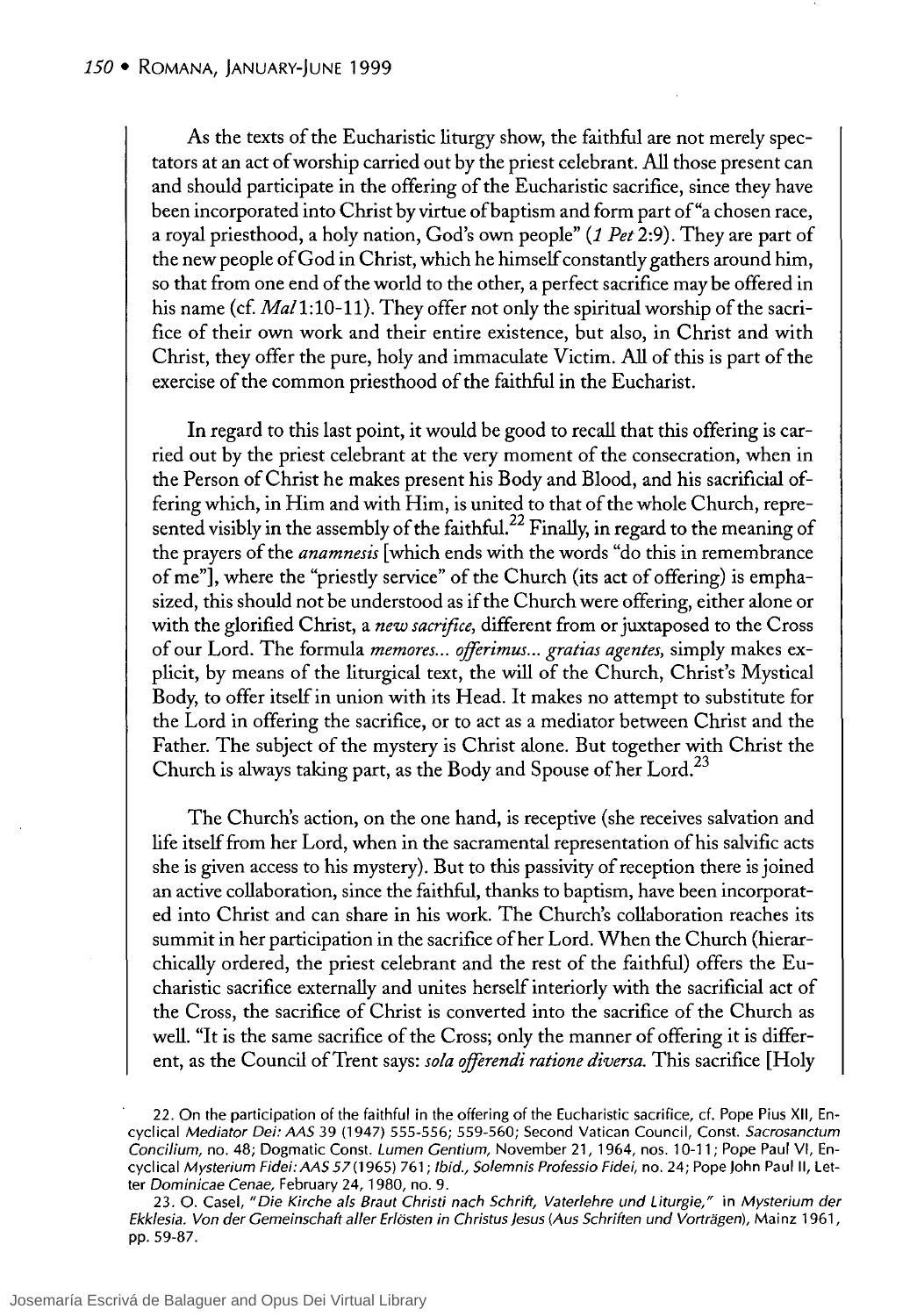Mass], therefore, is the true sacrifice of the Church, because the Church now fulfills on her own initiative the sacrifice that our Lord transmitted to her. In her character as Body and Spouse, that is, thanks to her free and spontaneous act of offering, although of course this is carried out by the command and power ofher Head and Spouse, she makes her own the sacrificial act of her Head. In this way the sacrifice of Christ, without having anything added to it, is completely changed into the sacrifice of the Church. And thus it is changed into something new and different, without anything special being added to it, or any need to be perfected."  $24$ 

The Church, in her *act of thanksgiving*, presents to the Father what she has received from Him, asking for the application of the salvific benefits of the Cross and the grace to form in Christ one body and one spirit. As we have already stressed, the offering of the Church is not added to that of Christ but identified with it. The faithful are not offering a sacrifice different from our Lord's, for in uniting themselves with Him, the Church's offering is united to his own, "in such a way that the offering of the Church becomes the offering of Christ himself." <sup>25</sup> It is Jesus Christ who offers the spiritual sacrifice of the faithful incorporated to his own sacrifice.  $26$  The relation between the two offerings "cannot be seen as a juxtaposition or succession, but rather as the presence of the one in the other."  $27$ 

#### *The Church is o.ffered with Christ*

The Church, in union with Christ, not only offers the Eucharistic Sacrifice, but is also offered in it, for as Body and Spouse, she is inseparably united to her Head and Spouse.

The teaching of the Fathers is very clear in this respect. For St. Cyprian the "Church offered" (the invisible offering of the faithful) is symbolized in the liturgical offering of the gifts of bread and wine mixed with drops of water, as the material for the sacrifice of the altar.  $^{28}$  For St. Augustine, in the sacrifice of the altar the whole Church is offered with her Lord, as the sacramental celebration itself makes clear: "The whole of that redeemed city, that is the congregation or communion of saints, is offered as a universal sacrifice to God through the High Priest who, 'taking the form of a servant, offered himself in his passion for us that we might be the body of so glorious a Head. . . . Such is the sacrifice of Christians: 'We, though many, are one body in Christ' (Rom 12:5). This is the Sacrifice, as the faithful understand, which the Church continues to celebrate in the sacrament of the altar, in which it is clear to the Church that she herself is offered in the very offering she makes to God." <sup>29</sup> For St. Gregory the Great, the celebration of the Eucharist is a

24: ID., "Glauben, Gnosis und Mysterium," in Jahrbuch für Liturgiewissenschaft, 15 (1941) 299.

25. M. Lepin, L'Idée du Sacrifice de la Messe d'après les théologiens depuis l'origine jusqu'à nos jours, 2nd ed., Paris 1926, p. 755.

26. Cf. j.A. jungmann, "Oblatio und Sacrificium in der Ceschichte der Eucharistieverstandnisses," in Zeitschrift für Katholische Theologie, 92 (1970) 343.

27. j. Betz, L'Eucaristia come mistero centrale, in Mysterium Salutis, VIII, Brescia 1982, p. 341.

28. Cf. St. Cyprian, Ep. 63, 13: CSEL 3, 71.

29. St. Augustine, De Civ. Dei, 10, 6: in The Fathers of the Church, vol 14, CUA Press, p. 127.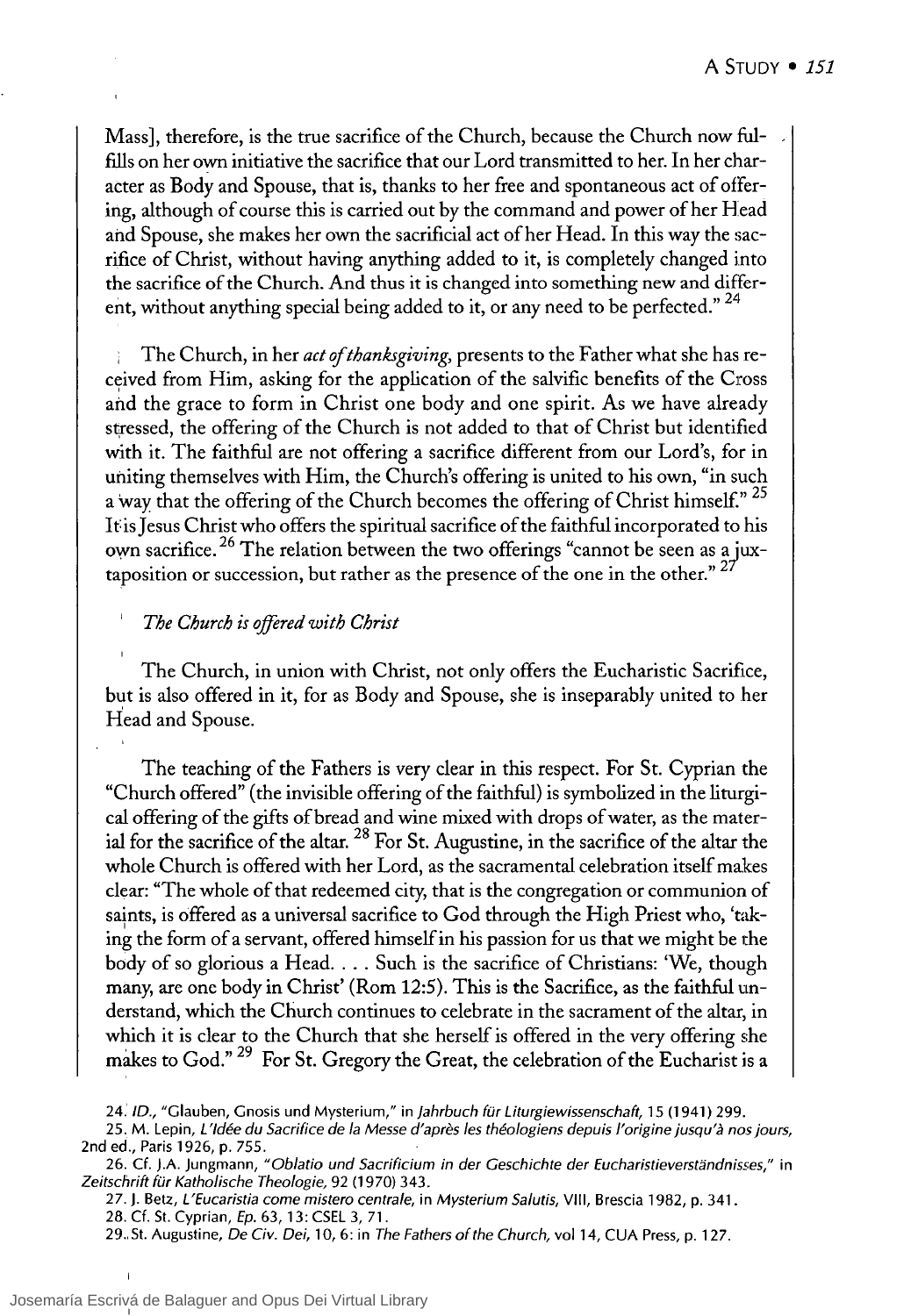stimulus for us to imitate Christ's example, offering our life to the Father as Jesus did. Thus the salvation that stems from our Lord's  $\overline{C}$ ross will reach us.<sup>30</sup>

The Eucharistic liturgy itself does not fail to express the Church's participation, under the influence of the Holy Spirit, in Christ's sacrifice: "Look with favor on your Church's offering, and see the Victim whose death has reconciled us to yourself. Grant that we, who are nourished by his body and blood, may be filled with his Holy Spirit, and become one body, one spirit in Christ. May he make us an everlasting gift to you...."  $31$  Similarly, in the fourth Eucharistic Prayer we ask: "Look upon this sacrifice which you have given to your Church; and by your Holy Spirit, gather all who share this one bread and one cup into the one body of Christ, a living sacrifice of praise."

As far as the recent magisterium is concerned, we can cite this text from the *Catechism of the Catholic Church*: "The Eucharist is also the sacrifice of the Church. The Church which is the Body of Christ participates in the offering of her Head. With him, she herself is offered whole and entire. She unites herself to his intercession with the Father for all men. In the Eucharist the sacrifice of Christ becomes also the sacrifice of the members of his Body. The lives of the faithful, their praise, sufferings, prayer, and work, are united with those of Christ and with his total offering, and so acquire a new value. Christ's sacrifice present on the altar makes it possible for all generations of Christians to be united with his offering." 32

This doctrine has great importance for Christian life. AH the faithful are called to participate in the holy Mass with the intention of offering their own life without stain of sin to the Father, in union with Christ the immaculate Victim. They offer a spiritual sacrifice, returning with gratitude and filial love all that they have received from him. In this way divine charity  $-$  "the current of Trinitarian love" — will transform their entire existence.

2.2 Participation in the Eucharistic sacrifice in the teachings of Blessed Josemaría *Escrivá* 

Blessed Josemaría's writings present us with a deeply unified vision of the different aspects of the Eucharistic mystery. Particularly emphasized is its sacrificial dimension, viewed in the perspective of the sacramental order entrusted by Christ to his Church. The holy Mass is "the sacramental sacrifice of the Body and Blood of our Lord." <sup>33</sup> Following the Church's tradition, he identified this sacramental sacrifice with the unique sacrifice of our Redeemer. "It is the sacrifice of Christ, offered to the Father with the cooperation of the Holy Spirit-an offering of infinite value, which perpetuates the work of the redemption in us." 34 And on contem-

- 31. Roman Missal, Eucharistic Prayer III: Respice, quaesumus and Ipse nos tibi.
- 32. Catechism of the Catholic Church, no. 1368.
- 33. Conversation, no. 113.
- 34. Christ 15 Passing By, no. 86.

<sup>30.</sup> Cf. 51. Gregory the Great, Dia/og., 4, 61,1: 5Chr 265,202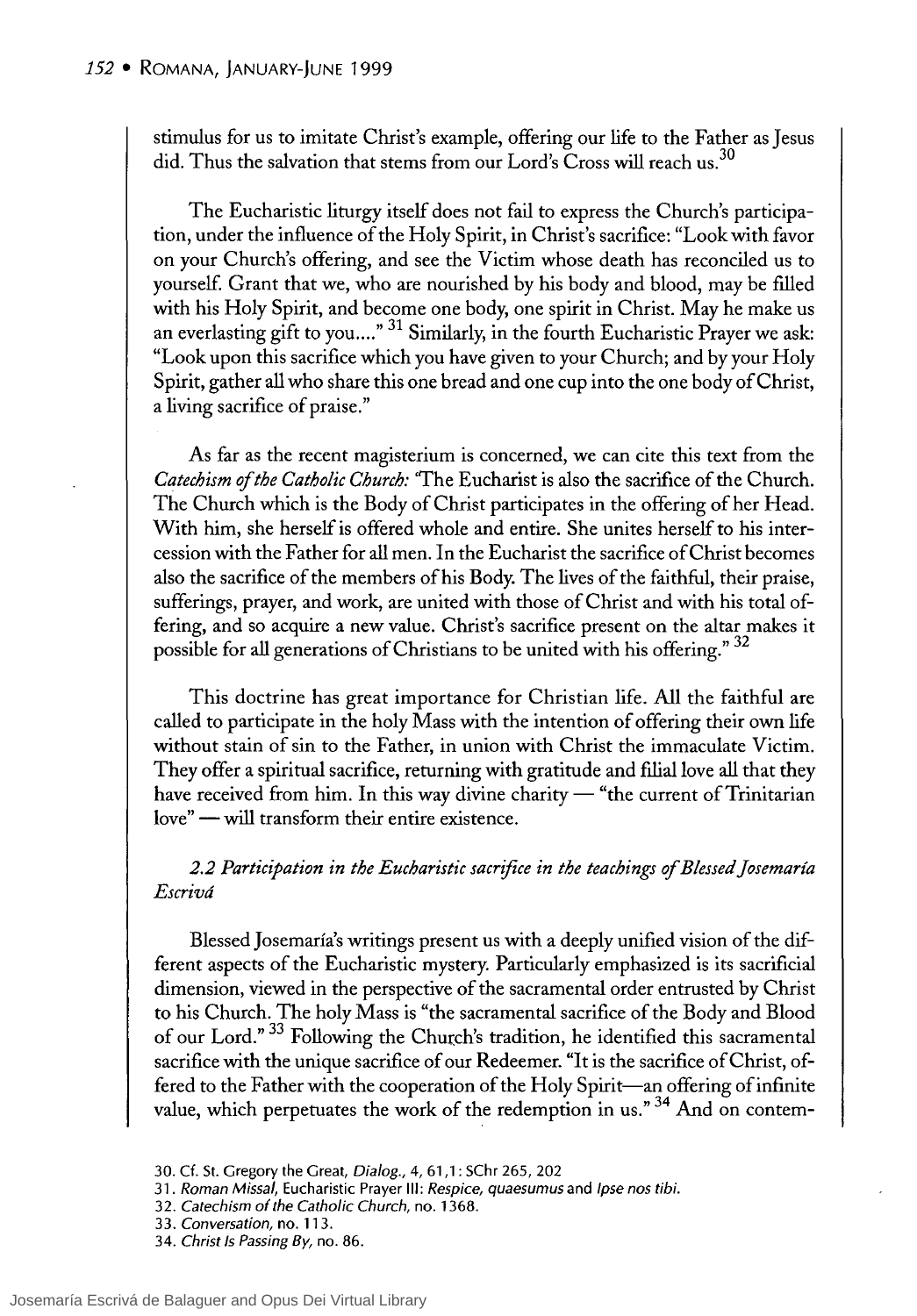plating this reality with eyes of faith and love, we discover that this "sacrifice [Holy  $x_1 + y_2 + z_3$  ... summarizes all that Christ asks of us.<sup>35</sup> We learn what he wants from us when we take part in the Eucharistic liturgy and in every moment of our life.

Our Father God wants us to live in accordance with what we are, as sons and daughters in the Son, identified with Christ in filiallove and obedience. And this identification is realized in a special way thanks to the Eucharist. In Christ Jesus, in communion with his divine Person, we can live in a constant relationship of filial love with the Father *(cf. In 6:57)*; and the Father pours out upon us his paternity overflowing with love. In addition, through communion with the body of Christ, with his life-giving Humanity vivified by the Spirit, we also enter into communion with the Third Person of the Trinity, receiving the Holy Spirit's power to love, which creates, renews, inflames and sanctifies everything. He "makes us entirely Christ-like" and enables us to sense deeply our divine filiation in Christ. Blessed Josemaría wrote: "The life of grace, into which we are brought by baptism, and which is increased and strengthened by confirmation, grows to its fullness in the Mass. 'When we participate in the Eucharist,' writes St. Cyril of Jerusalem, 'we are made spiritual by the divinizing action of the Holy Spirit, who not only makes us share in Christ's life, as in baptism, but makes us entirely Christ-like, incorporating us into the fullness of Christ Jesus' (St. Cyril of Jerusalem, *Catecheses*, 22, 3). This outpouring of the Holy Spirit unites us to Christ and makes us acknowledge that we are children of God. The Paraclete, who is Love, teaches us to saturate our life with the virtue of charity. Thus *consummati in unum,* 'made one with Christ,' we can be among men what the Eucharist is for us, in the words of St. Augustine: 'a sign of unity, a bond of love' (St. Augustine, *In Ioannis Evangelium Tractatus,* 26, 13: PL 35, 1613)." 36

The contemplation of Christ's love for us revealed in the Eucharist and, above all, the identification with Him that is effected by faith, by the Eucharist's "christifying" grace, and by the action of the Paraclete in our soul, should move any Christian who participates in the Eucharistic sacrifice "to correspond to such great love." Therefore, says Blessed Josemaría, "we must give ourselves completely, in body and in soul."  $37$  We are moved to surrender ourselves as Jesus did: with a loving, complete, unconditional, humble, hidden, persevering self-giving.

What God expects of us in every Eucharistic celebration is that we adhere fully to Jesus' words: "take and eat ... this is my body, which will be given up for you; take and drink ... this is the chalice of my blood, which will be shed for you and for all men for the pardon of sins." Our Lord's command to "do this" (what I have done) "in commemoration of me," demands not only that the priest repeat his wórds and gestures. He wants all those present to receive with faith and love the gift that he offers us and, united to him, to give ourselves to the Father, in the Spirit, for the salvation of the world.

35. Ibid., no. 88. 36. Ibid., no. 87. 37. Loc. *cit.*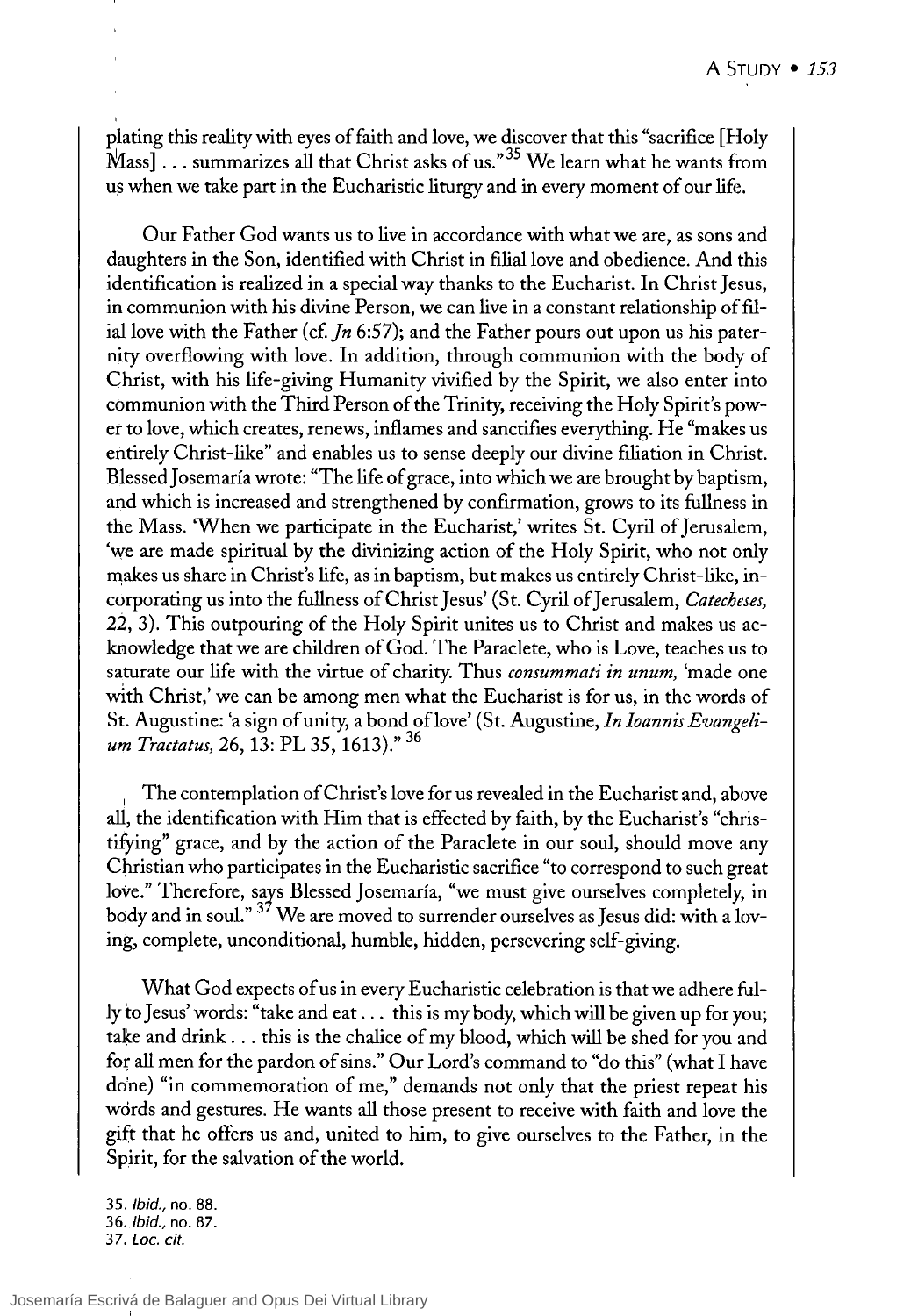All the faithful, the entire priestly People of God and not just the priestcelebrant, are called to share in the Eucharist in this way, that is, to make present their self-giving to God at the moment of the consecration of the gifts, and at the moment of communion when we become one and the same with the divine Victim.<sup>38</sup> Although only the sacramentally ordained minister, the priest or bishop, has the power to carry out the Eucharistic sacrifice *in persona Christi,* the Eucharistic celebration affects and involves each of the faithful present, who are called upon, in virtue of their common priesthood (that is, their participation in the priesthood of Christ received in Baptism), to offer to the Father a *spiritual worship (Rom 12:1),*  the sacrifice of their lives, united to Christ's sacrifice. Therefore all the faithful, who are much more than mere spectators at an act of worship carried out by the priest celebrant, can and should participate in the offering of the sacrifice.

Blessed Josemaría insisted strongly on this doctrine of the Church, urging us to renew at holy Mass the offering of our life and everyday work, all that we are and have: our intelligence, will and memory; work, joys and sorrows. He wanted everything placed on the altar so that our Lord could take it up and give it a salvific value "in the supreme moment of the holy sacrifice of the Mass, where time blends with eternity." <sup>39</sup> He wanted our whole existence to be directed, day after day, to the Eucharistic sacrifice, teaching everyone to live with a priestly soul. Thus he anticipated what the Second Vatican Council said about the Christian faithful: "For all their works, prayers and apostolic undertakings, farnily and married life, daily work, relaxation of mind and body, if they are accomplished in the Spirit-indeed even the hardships of life if patiently borne—all these become spiritual sacrifices acceptable to God through Jesus Christ (cf. 1 *Pet* 2:5). In the celebration of the Eucharist these may most fittingly be offered to the Father along with the body of the Lord. And so, worshipping everywhere by their holy actions, the laity consecrate the world itself to God."<sup>40</sup>

What we have said up till now about the faithful applies in a special way to the priest-celebrant. Insofar as he acts *in persona Christi* in the Eucharistic celebration, he is called to identifY himself in a special way with Christ, Victim and Priest. The offering ofhis own life to the Father, through Christ and in Christ, should be a reality for him in every. celebration of the Eucharist. The Decree *Presbyterorum Or*dinis states that "when priests unite themselves with the [sacrificial] act of Christ the Priest they daily offer themselves completely to God."<sup>41</sup> What they carry out sacramentally on the altar commits their entire life: they are called to give themselves fully, in Christ and with Christ, to the Father, thus allowing our Lord to take over their entire existence and to fill it with redemptive meaning and value.

38. In regard to the Church's desire that all the faithful participate conscientiously, devoutly and active-Iy in the Eucharistic sacrifice, offering themselves together with Christ and offering the immaculate Host, not only through the hands of the priest but together with him, cf. Second Vatican Council, Const. *Sacrosanctum Concilium,* no. 48; Dogmatic Const. *Lumen Centium,* no. 11; Decree *Presbyterorum Ordinis,* December 7, 1965, nos. 2 and 5; Pope Pius XII, Encyclical *Mediator Dei;* AAS 39 (1947) 555-556; Pope Paul VI, Encyclical *Mysterium Fidei:* AAS 57 (1965) 761; SCR, Instr. *Eucharisticum Mysterium,* May 25, 1967, nos. 3b and 3e, Pope John Paulll, Letter *Dominicae Cenae,* no. 9.

*39. Christ Is Passing By,* no. 94.

40. Second Vatican Council, Dogmatic Const. *Lumen Centium,* no. 34.

41. Second Vatican Council, Decree *Presbyterorum Ordinis,* no. 13.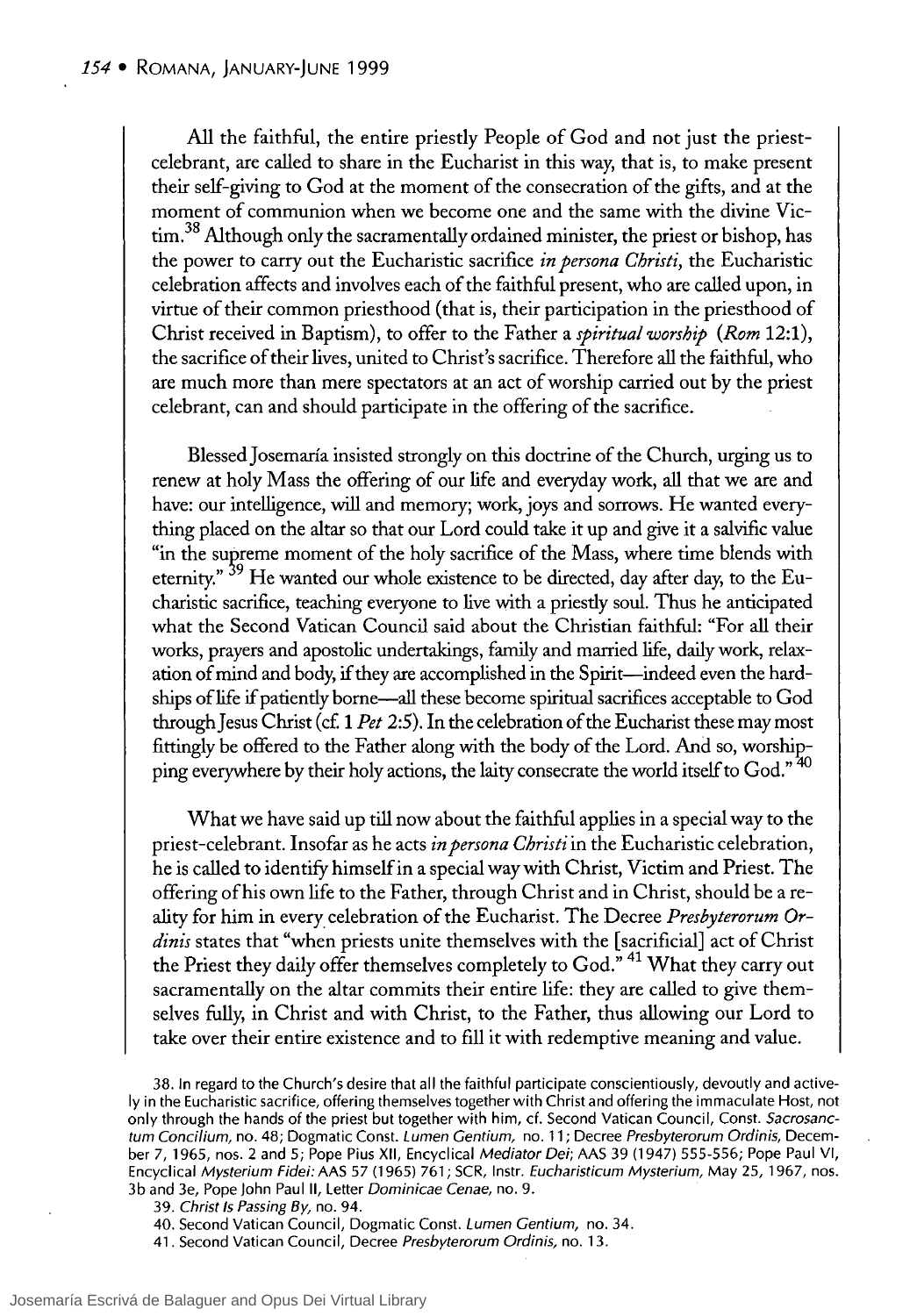Blessed Josemaría Escrivá was fully conscious of this truth. He frequently recalled it to priests, and lived it himself every day in the Sacrifice of the Altar:

"The sacrament of orders in effect enables the priest to lend our Lord his voice, his hands, his whole being. It is Jesus Christ who, in the holy Mass, through the words of the consecration, changes the substance of the bread and wine into his body, his soul, his blood and divinity.

"This is the source of the priest's dignity. lt is a greatness which is on loan: it is completely compatible with my litdeness. 1 pray God our Lord to give all of us priests the grace to perform holy things in a holy way, to reflect in every aspect of our lives the wonders of the greatness of God. 'Those of us who celebrate the mysteries of the passion of our Lord must imitate what we perform. And then the host will take our place before God, if we render ourselves hosts (St. Gregory the Great, *Dialogue* 4:59).'<sup>42</sup>

Bishop Álvaro del Portillo, a privileged witness of the faith and love with which Blessed Josemaría celebrated Mass each day, tells us:

''At the elevation of the Eucharistic Bread, and again at the elevation of the Blood of our Lord, he would repeat certain prayers—not aloud, because the rubrics do not permit it, but in his mind and heart—and he did this with a heroic perseverance which lasted for decades.

"Specifically, while he had the consecrated host in his hands, he would say, 'My Lord and my God,' the act of faith of St. Thomas the Apostle [Jn 20:28]. Next, again taking his inspiration from the Gospel *[Lk* 17:5], he would slowly repeat, *'Adauge nobis fidem, spem, et caritatem'* ['Increase our faith, hope, and charity'], asking the Lord to give to the whole Work the grace of growing in these virtues. Immediately after that, he would repeat a prayer addressed to the MercifuI Love, a prayer which he had known and meditated upon since his youth, but which he never used in his preaching—for many years he only rarely confided to us that he recited it—'Holy Father, through the Immaculate Heart of Mary I offer to you Jesus, your beloved Son, and in him, through him, and with him I offer myself for all his intentions and in the name of all creatures.' Mterwards he added the invocation 'Lord, grant purity and *gaudium cum pace* [joy with peace] to me and to all,' thinking especially, of course, of his sons and daughters in Opus Dei. And finally, while he was genuflecting after having elevated the Host or the chalice, he recited the first stanza of the Eucharistic hymn *Adoro Te Devote*, and he said tó the Lord, 'Welcome to the altar!'

''All of this, 1 repeat, was said by him not just on this or that occasion, but every day, and never mechanically, but with all his heart and love." <sup>43</sup>

43. Cavalleri, Cesare, Immersed in Cod: Blessed josemaría Escrivá, founder of Opus Dei as seen *by* his successor, Bishop Álvaro del Portillo, Princeton, 1996, pp. 110-111.

<sup>42.</sup> Homily, A Priest Forever, Scepter Booklet no. 16, p. 9.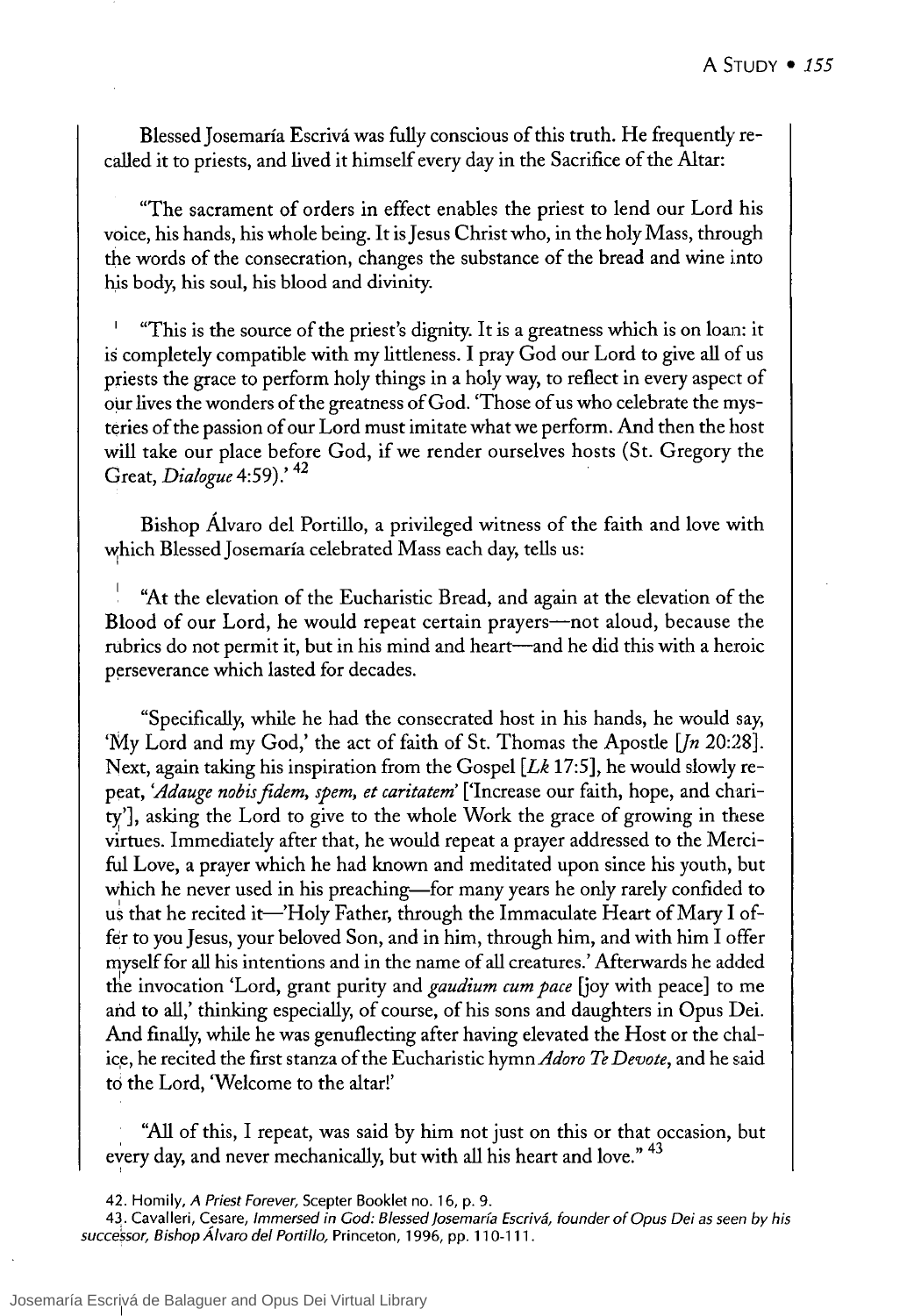We can easily understand the joy that Blessed Josemaría felt when he read in the Decree *Presbyterorum Ordinis* something that he had been preaching for many years: the celebration of the Eucharistic sacrifice is "the center and root of the whole life of the priest, so that the priestly soul strives to make its own what is enacted on the altar of sacrifice."  $44$ 

Blessed Josemaría taught, and he himself lived, a radical dedication of one's life to God in the holy Mass: *"our* Mass, Jesus," he wrote in *The Way*.<sup>45</sup> "We should love the Mass and make it the center of our day. If we attend Mass well, surely we are likely to think about our Lord during the rest of the day, wanting to be always in his presence, ready to work as he worked and love as he loved."<sup>46</sup> He strove to make his whole day a continual Mass, making each day "totally eucharistic." <sup>47</sup> He wrote in 1945: "In this way, closely united to Jesus in the Eucharist, we will attain a continual presence of God, in the midst of the ordinary occupations proper to each one's situation on this earthly pilgrimage of ours, seeking our Lord at all times and in all things. Making our own Christ's sentiments on the Cross, we will find our entire life becoming an unceasing act of reparation, an untiring petition and a permanent sacrifice for all mankind. For our Lord will give us a supernatural instinct to purify all of our actions, elevating them to the order of grace and turning them into an instrument of apostolate. Only thus will we be contemplative souls in the midst of the world, as our vocation demands, and we will become truly priestly souls, converting every aspect of our being into a continual praise of God."  $48$ 

He taught us in a practical way how to make the Mass the center of our daily life. He divided the 24 hours of the day into two parts: "Until noon he lived the presence of God by concentrating on thanksgiving for the Mass that he had celebrated that morning, and, after the Angelus he began to prepare himself for the next day's Mass."  $49^{\circ}$ When preparing for Mass, he made many acts of faith, hope and love; he asked God's pardon for his own sins and those of all mankind; he pleaded tirelessly for "apostolic souls" and renewed his intention of placing all his prayers, works, thoughts, and affections, joys and sufferings, on the paten, so that our Lord would make all of it his own and give it a redemptive value.

*48. Letter* of *February* 2, 1945, no. 11.

49. Cavalleri, *op. cit.* p. 109.

<sup>44.</sup> Second Vatican Council, Decree *Presbyterorum Ordinis,* no. 14. On the relation between this text and the preaching of Blessed Josemaría Escrivá, see Álvaro del Portillo, *Sacerdotes para una nueva evangelización, op. cit.,* p. 995.

*<sup>45.</sup> The Way,* no. 533.

<sup>46.</sup> *Christ* 15 *Passing By,* no. 154.

*<sup>47.</sup> The Forge,* no. 826. The teaching that the Mass can be prolonged throughout the whole day has been formulated in various ways throughout history. On this point one can see a clear harmony between the teachings of Blessed Josemaría and the doctrine of the French school of spirituality. For example, F. Mugnier, following such authors as J. Bossuet, P. de Bérulle and Ch. de Condren, expresses himself as follows: "Faire ainsi de ma journé comme une messe en action, continuant, s'il se peut, la sainte messe quotidiennement entendue et pratiquée, ce devrait etre la vie normale de tout chrétien" (F. Mugnier, *Roi, Prophéte, Pretre avec le Christ,* Paris 1937, p. 215).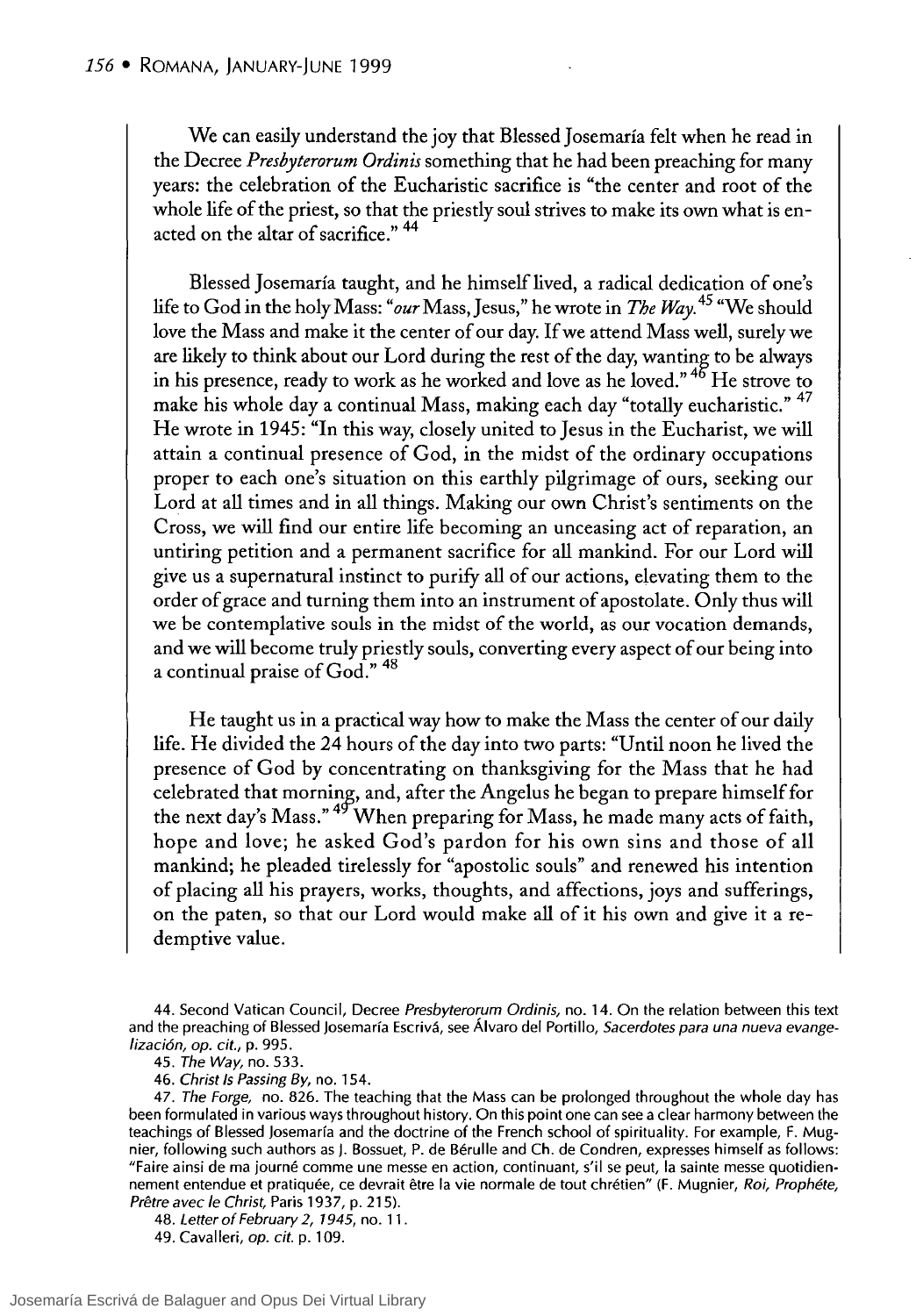For Blessed ]osemaría, teaching the faithful to take part in the Eucharistic sacrifice was an essential part of every priest's ministry. "In Holy Mass all the affections and needs of a Christian's heart find their best channel: through Christ the Mass leads, in the Holy Spirit, to the Father. The priest should make a special effort to ensure that the people know this and practice it. No other activity should normally take precedence over this task of teaching people to love and venerate the Holy Eucharist." <sup>50</sup> And he continued: "A priest who lives the Mass in this wayadoring, atoning, pleading, giving thanks, identifying himself with Christ-and who teaches others to make the sacrifice of the altar the center and root of their Christian life, will truly show the incomparable value of his vocation." <sup>51</sup>

The central role of the Eucharist in the daily life of each Christian should show itself, particularly, in care for the Eucharistic liturgy, in the faith and the love with which we treat God and the things of God.

"1 ask all Christians to pray earnestIy for us priests that we learn to perform the holy sacrifice in a holy way. I ask you to show a deep love for the Holy Mass. In this way you will encourage us priests to celebrate it respectfully, with divine and human dignity: to keep clean the vestments and other things used for worship, to act devoutly, to avoid rushing.

"Why the hurry? Do people in love hurry when saying good-by? They seem to be going, yet they stay. They turn back once and again. They repeat quite ordinary words as if they had just discovered their meaning... Don't take exception to my applying to the things ofGod the example of noble and fine human love. If we love God with our heart of flesh-we have no other-we will not be in a hurry to finish this meeting, this loving rendezvous with him." <sup>52</sup>

His example was well engraved in the life of his daughters and sons in Opus Dei. "From the beginning of his priestIy ministry, he struggled not to give in to either routine or precipitation when he celebrated the Holy Sacrifice, in spite of the scant time that he had to carry out his many pastoral activities. On the contrary, his spontaneous tendency was to say Mass with great tranquillity, going into each text and into the meaning of each liturgical gesture so carefully that for many years he had to make a real effort-in accord with what he was told in spiritual direction-to go faster, so as not to attract attention and because he realized that heiwas at the service of the faithful who were often pressed for time when attending Mass. In this context, we can understand what he wrote in 1932, like a sigh escaping from his soul: 'When one says Mass, the clocks should stop.'" <sup>53</sup>

, Those who witnessed how Blessed ]osemaría Escrivá celebrated holy Mass are unanimous in affirming that externally there was never anything extraordinary

*<sup>50.</sup> A Priest Forever,* p. 16.

*<sup>51. ¡</sup>bid.,* p. 18.

*<sup>52. ¡</sup>bid.,* p. 15.

<sup>53.</sup> Álvaro del Portillo, *Sacerdotes para una nueva evangelización, op. cit.,* p. 996.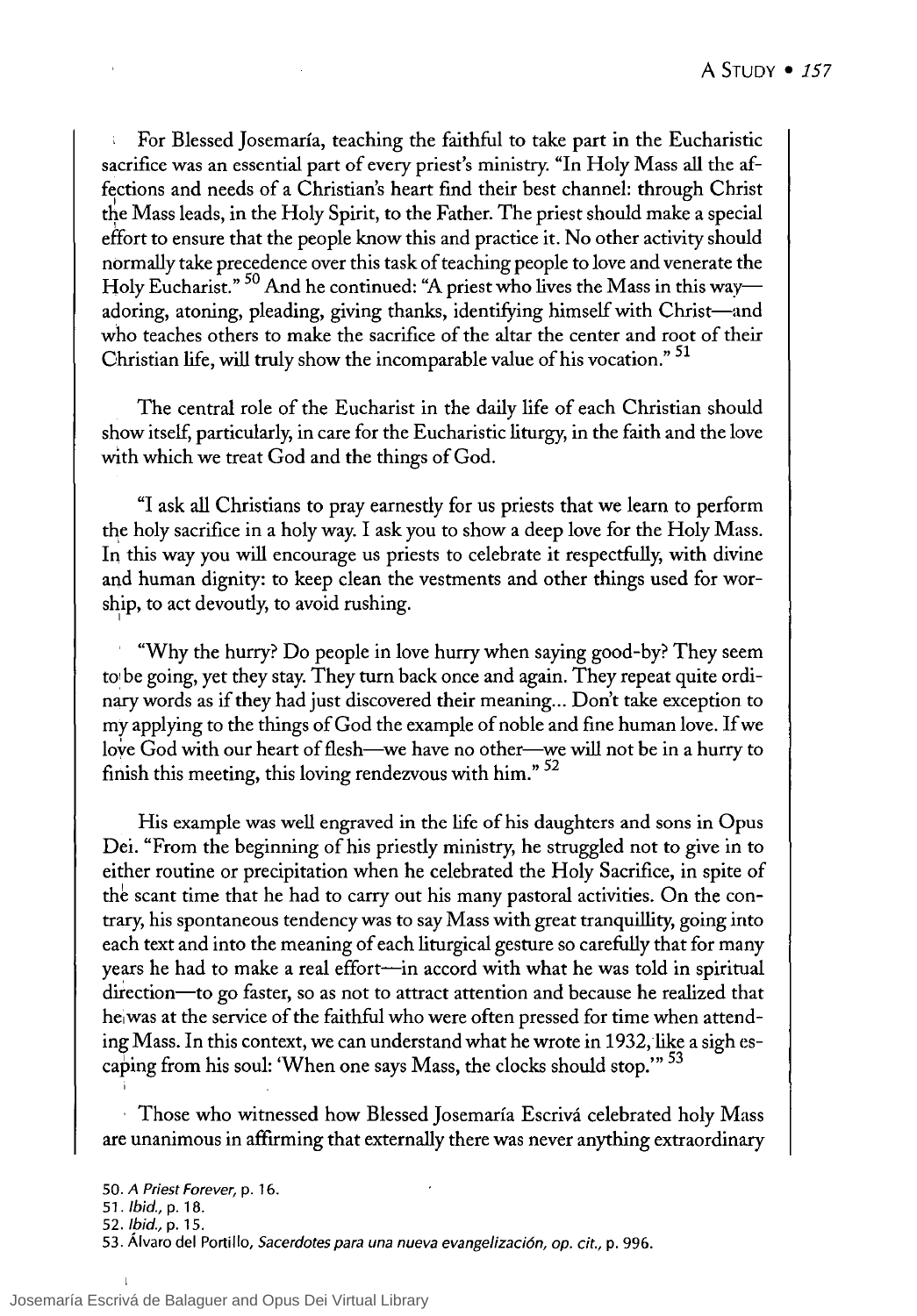or singular about his Mass, although it was impossible not to notice his profound reverence.<sup>54</sup> His piety was nourished by the liturgical texts and manifested itself in a multitude of gestures—indicated in the Eucharistic liturgy itself—such as the kissing of the altar table (a symbol ofChrist), the bowing of the head, the unhurried genuflections with which he adored the Holy of Holies.<sup>55</sup> He lived the Holy Mass and taught everyone to live it as a very personal encounter with Christ, our Love, and with his whole Mystical Body, the Church: "To *live* the Holy Mass means to pray continually and to be convinced that, for each one of us, this is a personal meeting with God. We adore him, we praise him, we give him thanks, we atone for our sins, we are purified, we feel ourselves united in Christ with all Christians." 56

"The intensity," wrote Bishop Álvaro del Portillo, "with which he personally united himself to the sacrifice of our Lord in the Eucharist, culminated in something that 1 have no doubt was a special mystical gift, and that the Father himself told us about, with great simplicity, on October 24,1966: 'At myage of sixty-five, 1 have made a marvelous discovery. 1 am always very happy to celebrate Holy Mass, but yesterday it cost me a tremendous amount of work. What an effort! 1 saw that the Mass is truly Opus Dei, real work, as the first Mass was real work for Jesus.I saw that the role of the priest in celebrating Mass involves working to produce the Eucharist; that one undergoes pain, and joy and tiredness. 1 felt in my flesh the exhaustion of a divine work."  $57$ 

### *3. The Eucharist and lije in Christ*

In the Eucharist Jesus has not just left us a 'sign or reminder of his historical presence among men and of the sacrifice with which he carried out our redemption. His all-powerful love enabled him, after his glorious ascension to the right hand of the Father, to remain permanently in the Church in the most holy sacrament of the altar.

"Think of the human experience of two people who love each other, and yet are forced to part. They would like to stay together forever, but duty-in one form or another-forces them to separate. They are unable to fulftll their desire of remaining close to each other, so man's love-which, great as it may be, is limited-seeks a symbolic gesture. People who make their farewells exchange gifts or perhaps a photograph with a dedication so ardent that it seems almost enough to burn that piece of paper. They can do no more, because a creature's power is not so great as its desire.

54. Cf. J.M. Casciaro, Vale la pena. Tres años cerca del Fundador del Opus Dei: 1932-1942, 2nd ed., Madrid 1998, pp 113-114. See also the testimonies that appear in the Articulas del Postulador, nos. 379-384. 55. Cf. Christ /5 Passing *By,* nos. 85-91.

56. Ibid., no. 88. Years earlier Blessed Josemaría had written: "Never get used to celebrating or assisting at the Holy Sacrifice: do so, on the contrary, with as much devotion as if it were a matter of the only Mass in your life; knowing that present there is Christ, Cod and Man, Head and Body, and therefore, together with Him, the whole of his Church" (Letter of March 28, 1955, no. 5).

57. Álvaro del Portillo, Sacerdotes para una nueva evangelización, op. cit., pp. 996-997.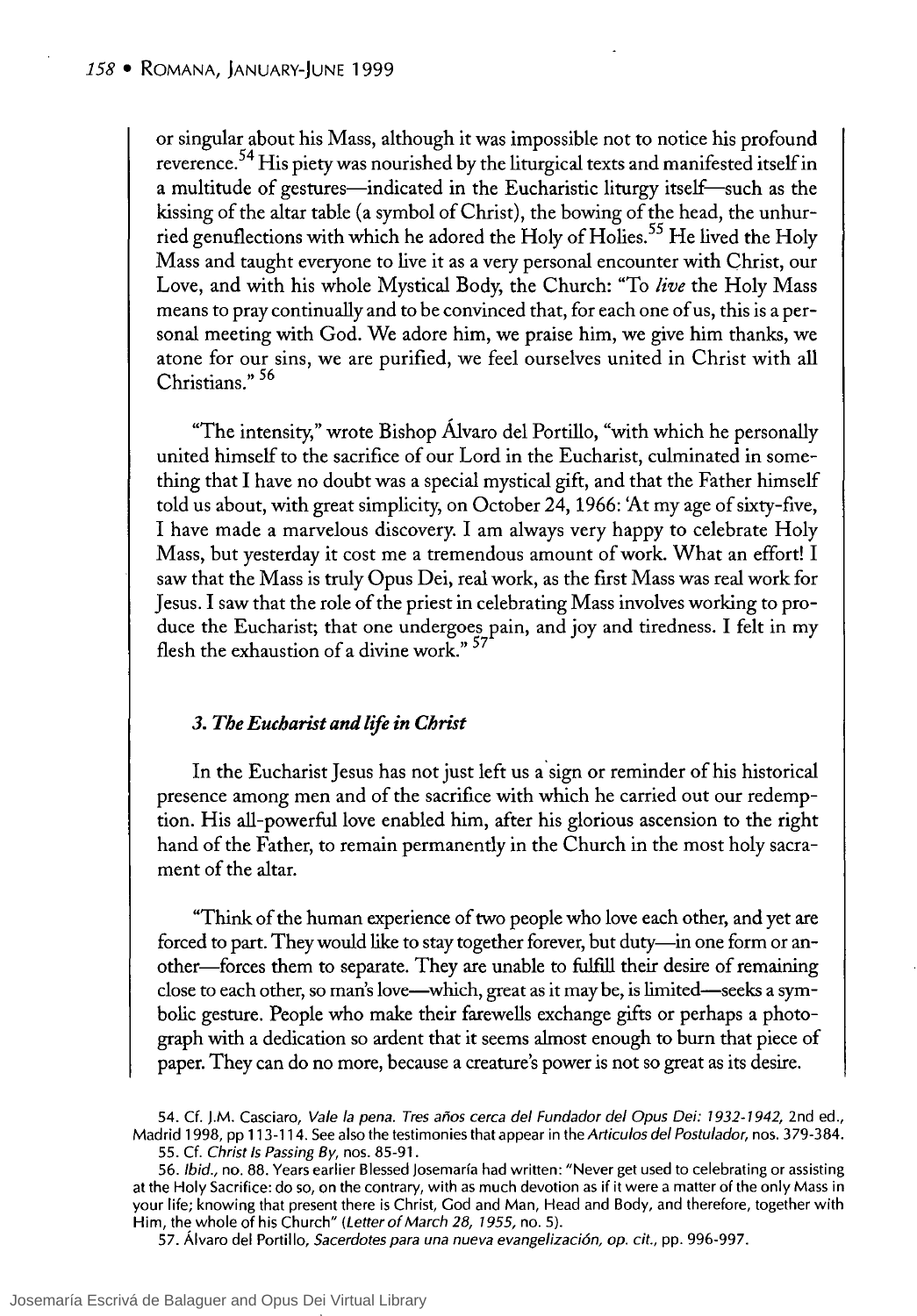"What we cannot do, our Lord is able to do. Jesus Christ, perfect God and perfect man, leaves us, not a symbol, but a reality. He himself stays with us. He will go to the Father, but he will also remain among men. He willleave us, not simply a gift that will make us remember him, not an image that becomes blurred with time, like a photograph that soon fades and yellows, and has no meaning except for those who were contemporaries. Under the appearances of bread and wine, he is really present, with his body and blood, with his soul and divinity." <sup>58</sup>

The personal presence of Jesus—of the incarnate and glorified Son of the Fa- $\overline{\phantom{a}}$ ther—true, real, and substantial, has immense consequences for the life of the Church and the Christian. Since Christ is the Word ofthe Father *(cf.In* 1:1; 1:14; 14:9-10), the One in whom "the whole fullness of deity dwells bodily" *(Col 2:9),*  our Redeemer and Savior (cf. *Mt* 26:28; *Acts* 4:10-12; *Rom* 3:23-24; 1 *Tim 2:5-6;*  1 Jn 2:2), the Eucharist possesses extraordinary sanctifying power. Entering into communion with Christ, *perfect God and perfect man*, we receive divine Life itself (cf. *In* 4:16), the Light that illumines all mankind (cf. *In* 1:9), the Truth that makes us free (cf. Jn 8:31-32), the Love that transforms us (1 *In* 4:16), and al1 the salvific goods that he, through his death and resurrection, has merited for us.

Through the Eucharist the new life in Christ, begun in the believer at baptism (cf. *Rom* 6:3-4; *Cal* 3:27-28), is strengthened and grows until it reaches its plenitude (cf.  $Eph 4:13$ ), permitting the Christian to attain the ideal proclaimed by St. Paul: "It is no longer I who live, but Christ who lives in me" *(Gal 2:20)*. As Jesus' very words tell us: "1 am the living bread which carne down from heaven; if anyone eats of this bread, he will live forever; and the bread which I shall give for the life of the world is my flesh.... He who eats my flesh and drinks my blood abides in me, and 1 in him. As the living Father sent me, and 1 live because of the Father, so he who eats me willlive because of me" *(Jn* 6:51-57). The eucharistic Bread offers the faithful our Lord's very life, giving them a singular participation, in Christ and with Christ, in the communion of life and love of the One and Triune God.

The consideration of these truths was for BlessedJosemaría Escrivá a powerfuI stimulus to live in accord with what we are: children of God in Christ. "The holy Eucharist gives the sons of God a divine newness and we must respond 'in the newness of your mind,' renewing al1 our feelings and actions. We have been given a new principle of energy, strong new roots grafted onto our Lord. We must not return to the old leaven, for now we have the bread which lasts forever." <sup>59</sup>

I

59. Ibid., no. 155. It is clear that if the salvific effects of the Eucharist are not gained in all their plenitude at one time 'this is not owing to a lack of power in Christ, but to a lack of devotion in man' (St. Thomas Aquinas, *S. Th.,* 111, q. 79, a. 5, ad 3). In regard to the application of the saving power of the Eucharistic sacrifice arid communion we have to remember that such application is not effected in a mechanical way (infallibly and extrinsically), but according to one's moral dispositions, that is, according to one's free correspondence to the grace offered by Cod, according to the faith, hope, charity, contrition, humility, etc. with which one approaches this personal encounter with Christ. Union with Cod in Christ is carried out in freedom and love. It is made possible by the love that he has for us, but it requires of us that we freely correspond to his love (d. 1 *in* 4:16, 19-21).

<sup>58.</sup> Christ Is Passing *By,* no. 83.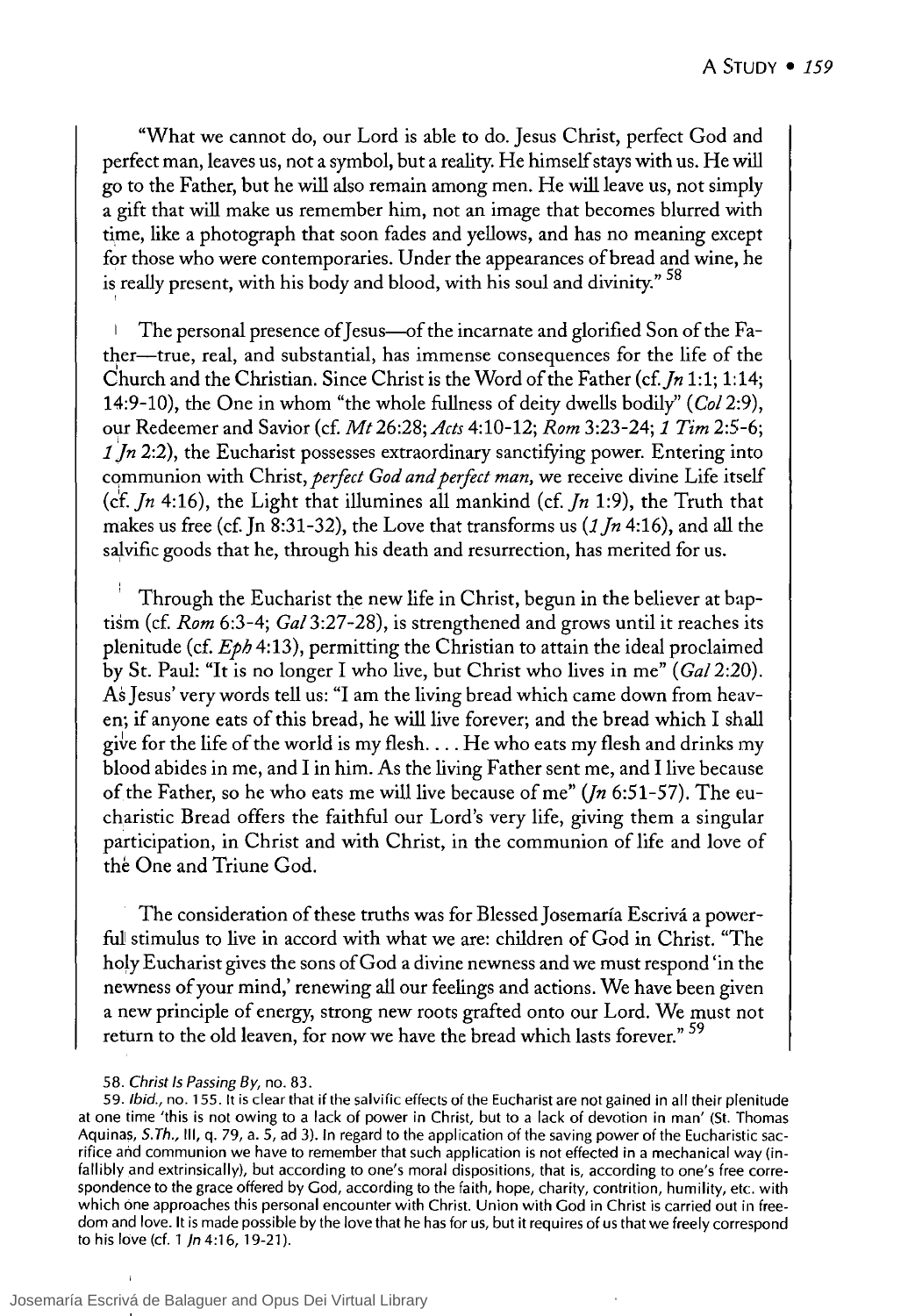The Eucharist configures us with Christ. It lets us participate in the Son's being and the mission, identifying us with his intentions and sentiments. It gives us the strength to love as Christ asks us (cf. *Jn* 13:34-35), to enkindle all the men and women of our time with the fue of divinelove that he carne to bring to the world (cf. *Lk 12:49),*  to have compassion for the masses who now, just as twenty centuries ago, wander like "sheep without a shepherd," without direction or meaning (cf.  $Mt$  9:36). All of this should be manifested in our lives: "lf we have been renewed by receiving our Lord's body, we should *show* it. Let us pray that our thoughts be sincere, full of peace, selfgiving and service. Let us pray that we be true and c1ear in what we say-the right thing at the right time-so as to console and he1p and especially bring God's light to others. Let us pray that our actions be consistent and effective and right, so that they give off 'the good fragrance of Christ' (2 *Cor* 2:15), evoking his way of doing things."<sup>60</sup>

Thanks to the Eucharist a Christian can truly be a Christ-bearer, bringing Christ who is passing by to those around us. This is how Blessed Josemaría saw it in a homily given on April28, 1964, the Feast of Corpus Christi:

"The Corpus Christi procession makes Christ present in towns and cities throughout the world. But his presence cannot be limited to just one day, a noise you hear and then forget. It should remind us that we have to discover our Lord in our ordinary everyday activity. Side by side with this solemn procession, there is the simple, silent procession of the ordinary life of each Christian. He is aman among men, who by good fortune has received the faith and the divine commission to act so that he renews the message of our Lord on earth. We are not without defects; we make mistakes and commit sins. But God is with us and we must make ourselves ready to be used by him, so that he can continue to walk among men.

"Let us ask our Lord then to make us souls devoted to the blessed Eucharist, so that our relationship with him brings forth joy and serenity and a desire for justice. In this way we will make it easier for others to recognize Christ; we will put Christ at the center of all human activities. And Jesus' promise will be fulfilled: 'I, when I am lifted up from the earth, will draw all men to myself." $61$ 

In the Eucharist we encounter the impetus for the evangelization of the world, the basis of the efficacy of the apostolate that Christ's disciples carry out.<sup>62</sup> lnserted into the current oflife and love of the One and Triune God, they strive to fulfill, in the Son and through the Holy Spirit, the will of the Father, who wants all men to be saved (cf. 1 *Tim 2:4).* 

The Eucharist, in uniting us to Christ, the one Bread of which all Christians partake (cf. 1 *Cor* 10:17), urutes us to one another, thus building the Church up as

<sup>60.</sup> Christ /5 Passing By, no. 156.

<sup>61.</sup> Loe. *cit.* 

<sup>62.</sup> The Second Vatican Council affirms explicitly that the Eucharist is "the source and the summit of al! preaching of the Gospel" Decree Presbyterorum Ordinis, no. 5; cf. Decree Ad Gentes, December 7, 1965, no. 36.